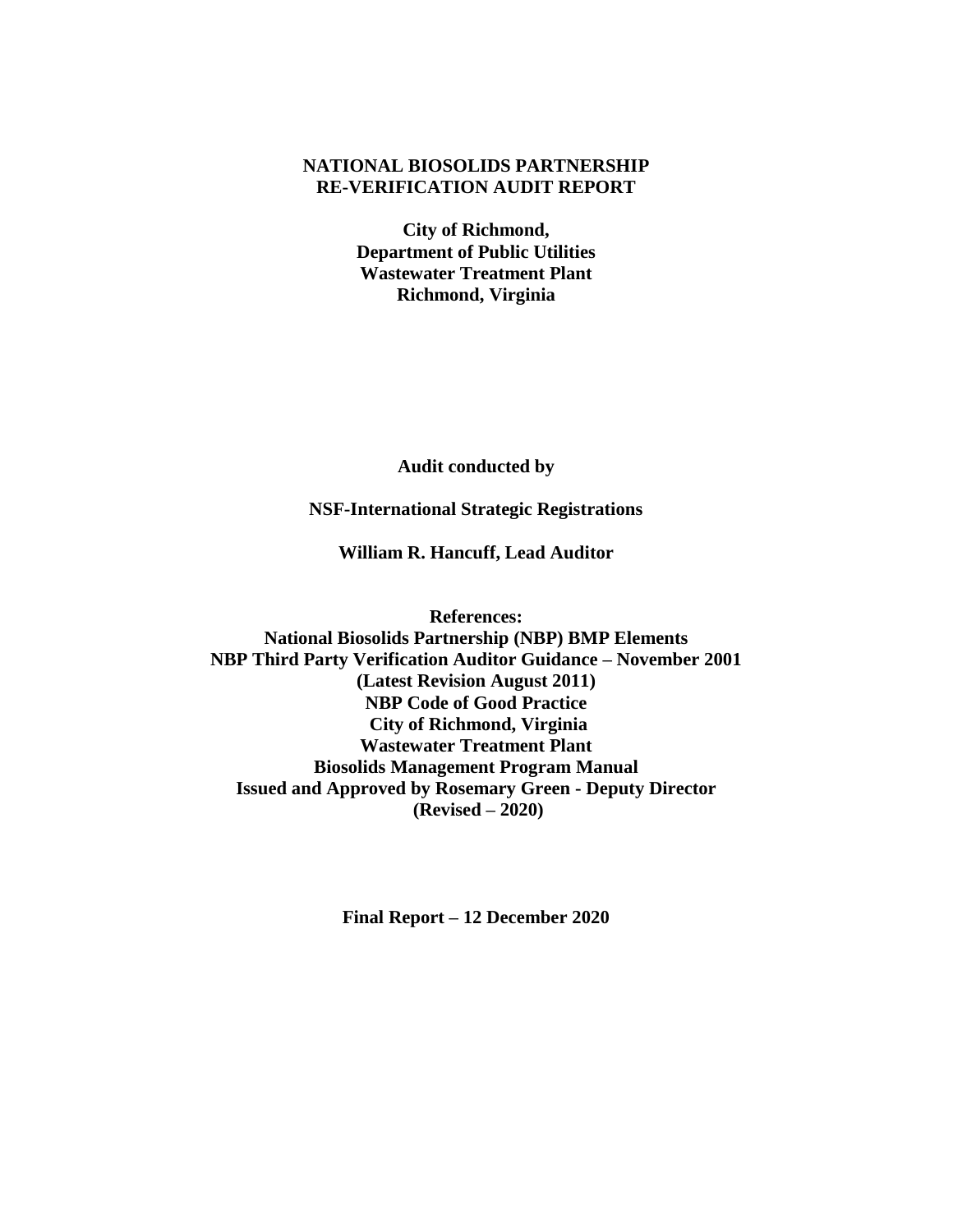#### **INTRODUCTION**

The purpose of the Biosolids Management Program (BMP) re-verification audit is to verify the program's health and effectiveness through evaluation of the entire management system. The third party on-site audit provides an independent review and supports credibility of the management program. In addition, one of the purposes of the audit is to collect and evaluate objective evidence related to all 17 of the elements to ensure the City of Richmond Wastewater Treatment Plant BMP is functioning as intended, that practices and procedures are conducted as documented, and that the BMP as implemented conforms to the NBP's Code of Good Practice and BMP program objectives. The cornerstone of the audit is the determination of if and how the program is continually improving.

#### **RECOMMENDATION**

The results of the City of Richmond Wastewater Treatment Plant BMP re-verification audit are positive, and it is the recommendation of the audit team that the City of Richmond BMP attain Certification at the Platinum Plus recognition level.

#### **AUDIT SCOPE**

The NSF-International Strategic Registrations, Ltd. (NSF-ISR) conducted a third party re-verification audit of the City of Richmond Wastewater Treatment Plant BMP from November 30 through December 4, 2020. The on-site audit team consisted of Dr. William R. Hancuff, Lead Auditor.

The scope of the interim audit specifically included a review of the requirements of all of the Elements and the organization's progress toward goals and objectives; BMP outcomes (environmental performance, regulatory compliance, interested party relations, and quality practices); actions taken to correct minor non-conformances; the management review process; and corrective and preventive action requests and responses. Because other system elements interact with the above goals and objectives requirements the audit also included how some specific elements interacted with the accomplishment of the goals, specifically activities found in elements 1, 2, 4, 6, 9, 15, and 16. The audit involved document review, interviews, and activity evaluations.

The physical biosolids facilities included in the audit and reviewed during the interim audit included the following critical control points of the biosolids value chain: bar screens, scum tanks, anaerobic digesters, two biosolids storage tanks, final dewatering centrifuges, effluent filter building, truck biosolids loading facilities, truck scales, and concrete pad biosolids storage area and auxiliary landfill pad, and the former sludge drying beds being temporarily used for stabilized biosolids storage. It also involved a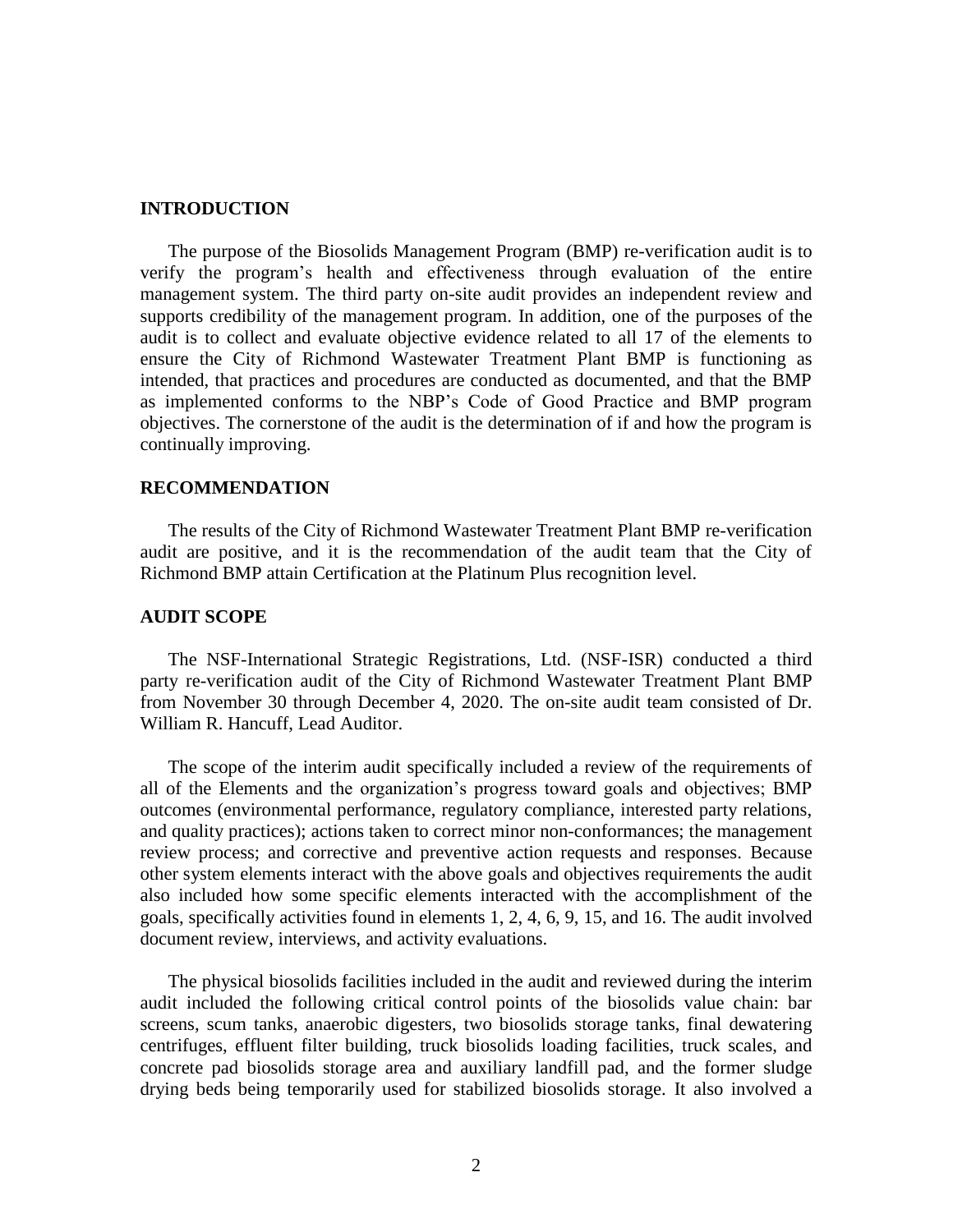field visit to the biosolids contractor's largest off-site enclosed biosolids storage facilities in Cumberland County, Virginia.

The following individuals were interviewed as part of the audit process:

Rosemary Green, Deputy Director II, Wastewater Treatment Plant Operations Edwin Edmondson, Utility Operations Superintendent II – Plant Manager Noureddine E. Elamghari, Utility Operations supervisor and BMP coordinator Faheem Abdulwahhaab, Operations Supervisor Jarvis S Koonce, Operations Supervisor, Senior Barbara Jackson, Supervisor (Internal Auditor) Donald Carter, Project Management Analyst, Maintenance (Internal Auditor) Eric Whitehurst, Environmental Compliance Officer Cordell Hayes, Maintenance Program Manager Don Bruner, Operations Chief David Simons, President, Nutriblend (biosolids applicator - contractor) James Joyner, Permit Writer, Nutriblend (biosolids applicator - contractor) Neil Zahradka, State of Virginia, Department of Environmental Quality, Biosolids Program Manager

### **RE-VERIFICATION AUDIT FINDINGS**

The re-verification audit found no major non-conformances, 2 minor nonconformances, 13 opportunities for improvement and 2 positive commendations.

The following is a review of the positive observations made during the audit. The minor nonconformities follow and then the opportunities for improvement are presented. The findings are listed by item number, which correspond to the element minimum conformance requirements found in the NBP Third Party Verification Auditor Guidance. These findings are presented in the sequence of the NBP standard elements.

# **Positive Observations and Commendations:**

The Richmond Wastewater management and all plant personnel involved in the biosolids environmental management program development and maintenance should be recognized for their outstanding achievements, and the exceptional features of their Biosolids Program. The following are the positive observations made during the reverification audit.

The city has appointed an individual with overall responsibility for ensuring that the biosolids management program and EMS are implemented and maintained. In the year since Faheem has taken on this responsibility he has implemented several improvements that deserve recognition: he has initiated an aggressive training program to ensure all employees are aware of their biosolids management system responsibilities, he had used the CAR form to recommend a spill control improvement for minimizing the impact of polymer spills, and he has instituted an increase in communication and coordination of biosolids improvements with operations personnel.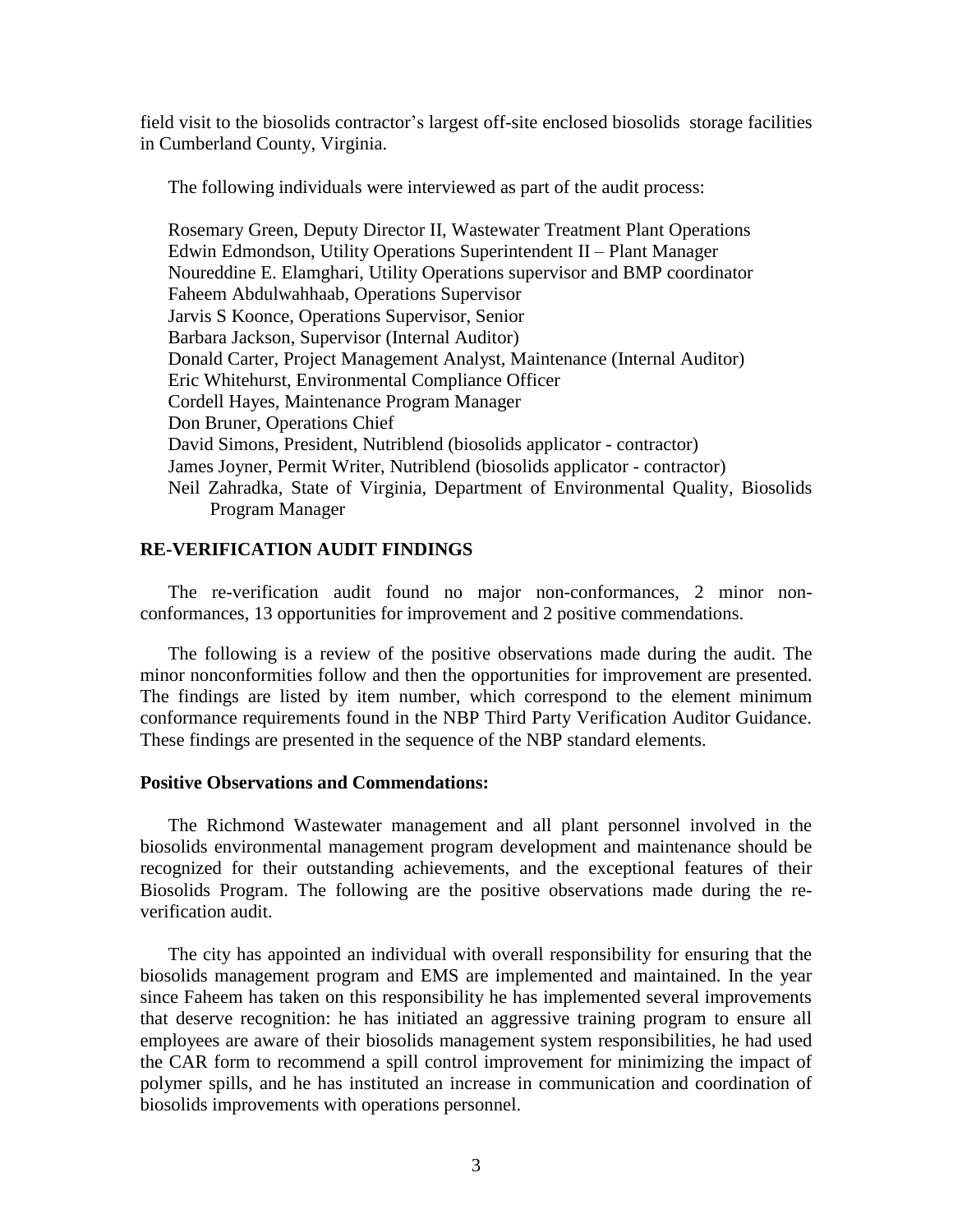The City of Richmond's biosolids contractor maintains a massive enclosed biosolids storage facility, which is capable of storing an entire season of Richmond's final product biosolids during the rainy season when it can't be land applied. This flexibility not only saves the City a considerable amount of money, but it also results in the environmentally beneficial use of the biosolids for agriculture or silviculture activities as opposed to the wasteful disposal of a resource in a landfill.

The hard work and dedication of the BMP Team must also be acknowledged. Reaching the BMP platinum plus level certification recognition is a major accomplishment that few agencies have attained. It is obviously a team effort and the BMP team is to be commended. Additionally, the support, encouragement and active participation of Rosemary Green, Deputy Director II ensured the continuous improvement of the program.

#### **Minor Nonconformities:**

Requirement 8.4 – Nutiblend has not formally identified its training program for communication of the Richmond BMS Policy to its employees, its BMS roles and responsibilities, its communication responsibilities related to Richmond's biosolids, its Emergency Preparedness and Response Plans and Procedures; and its operational controls and monitoring and measurement responsibilities (with assistance of DEQ).

Requirement 14.5 and 14.6 – The standard requires that the organization document corrective action plans and describe what actions will be taken to address the audit findings and tracks progress in completing the corrective actions and periodically updates the status **to reflect completion**.

A corrective action plan was developed to address the following finding from the 2019 interim audit:

*Element 2 – Opportunity for improvement – The City is committed to the NBP Code of Good Practice, which sets forth as one of its principles the preparation and maintenance of a formal plan for preventive maintenance. The City uses "Mainsaver" as a tool in accomplishing preventive and corrective actions. he City has identified three Key Performance Indicators (KPIs) to improve performance for each of the maintenance trades and each of the employees within each trade. There is reported to be tracking, checking and regular monthly reporting on number of work orders completed, number of open work orders, hours planned for each work order versed actual hours required for completion, total hours each employee spent working on work orders verses total hours paid, average time required to complete work orders in each priority category, etc.* 

*There is no monthly summary of the minutes of the monthly meetings to include date, time, attendees, discussion of overall performance in meeting KPIs, identification and praising those individuals who are star performers in each of the appropriate KPI categories, as well as individuals who are most improved on a monthly basis, discussion of what things went well, discussion of areas of concern, and action items. Also provide recommendation of items that should be published in the periodic "Biosolids News" to*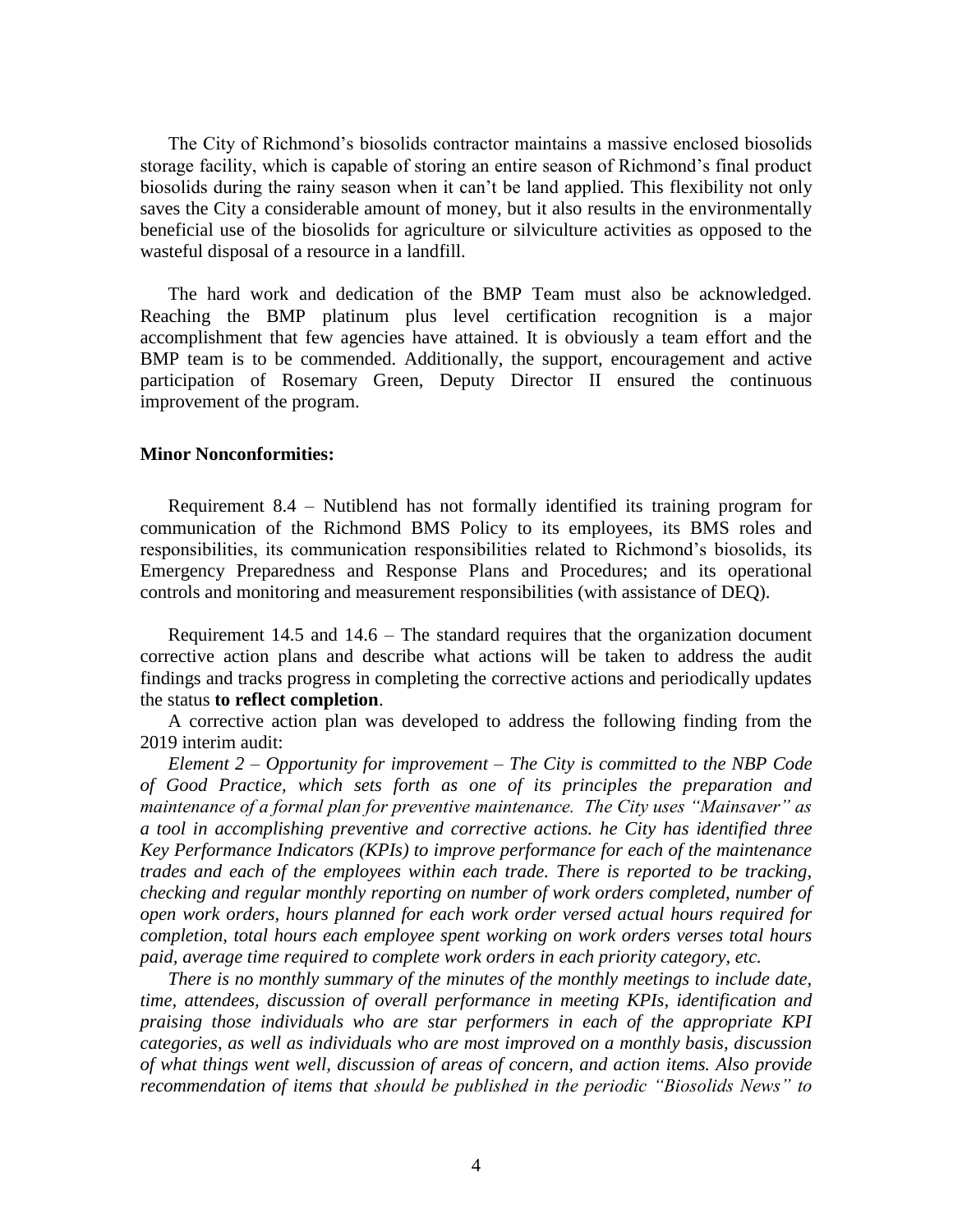*share the accomplishment of the maintenance management group with all plant employees.* 

In spite of periodic checks and reminders on the corrective action needed to implement this corrective action no record (date, agenda, attendees, minutes and recommendations) of any monthly meetings was made in the last year. While this is a minor nonconformance this year, it has the potential, if not addressed, of becoming a major nonconformance next year and keeping Richmond from maintaining it certification status.

### **Opportunities for Improvement:**

Multiple Elements – Several elements of the NBP standard have specific requirements for contractors (prime contractors and all their subcontractors) in their service agreements. These are: Requirement 7.4 - Service agreements must define and document the roles and responsibilities of contractors retained to perform various biosolids management activities and EMS functions; Requirement 8.4 - Service agreements require contractors to establish their own training programs consistent with their roles and responsibilities in biosolids management activities; Requirement 9.4 - Contractors' roles and responsibilities in the communications program must be defined; Requirement 10.4 - Contractors must establish their own operational controls consistent with their roles and responsibilities in biosolids management activities; Requirement 11.4 - Contractors are required to establish and maintain Emergency Preparedness and Response Plans and Procedures to assure effective responses to accidents and emergency situations associated with biosolids management activities; Requirement 12.4 - Contractors service agreements require contractors to establish documentation, document control and record requirements for biosolids management activities conducted by them, and that these are incorporated into its EMS for biosolids; and Requirement 13.3 - Contractors are required to establish and maintain regular monitoring and measurement procedures and practices for all their assigned biosolids management activities, as defined in their service agreements. The existing contract with Nutriblend does not have these requirements specifically identified in their subcontract for hauling biosolids. Also ensure that each of these requirements is included in the specifications of all future biosolids contract solicitations.

Requirement 5.5 – based on discussions with biosolids management personnel the following clarifications should be made to the goals and objectives:

For the goal related to lowering the average time of completion of Work Orders, the modified goal will be that within 30 days completely close 100 % of the work orders that have been open for more than 90 days. Also continue to track the average time for completion of work orders to ensure the average time continues to decrease.

For the goal to improve the ratio of preventive to corrective work, continue to track the ratio of the number of preventive work orders verses the number of corrective work orders with a ratio goal of 70/30 based on work order numbers. Also, track the actual number of work hours required to complete preventive work orders, verses the actual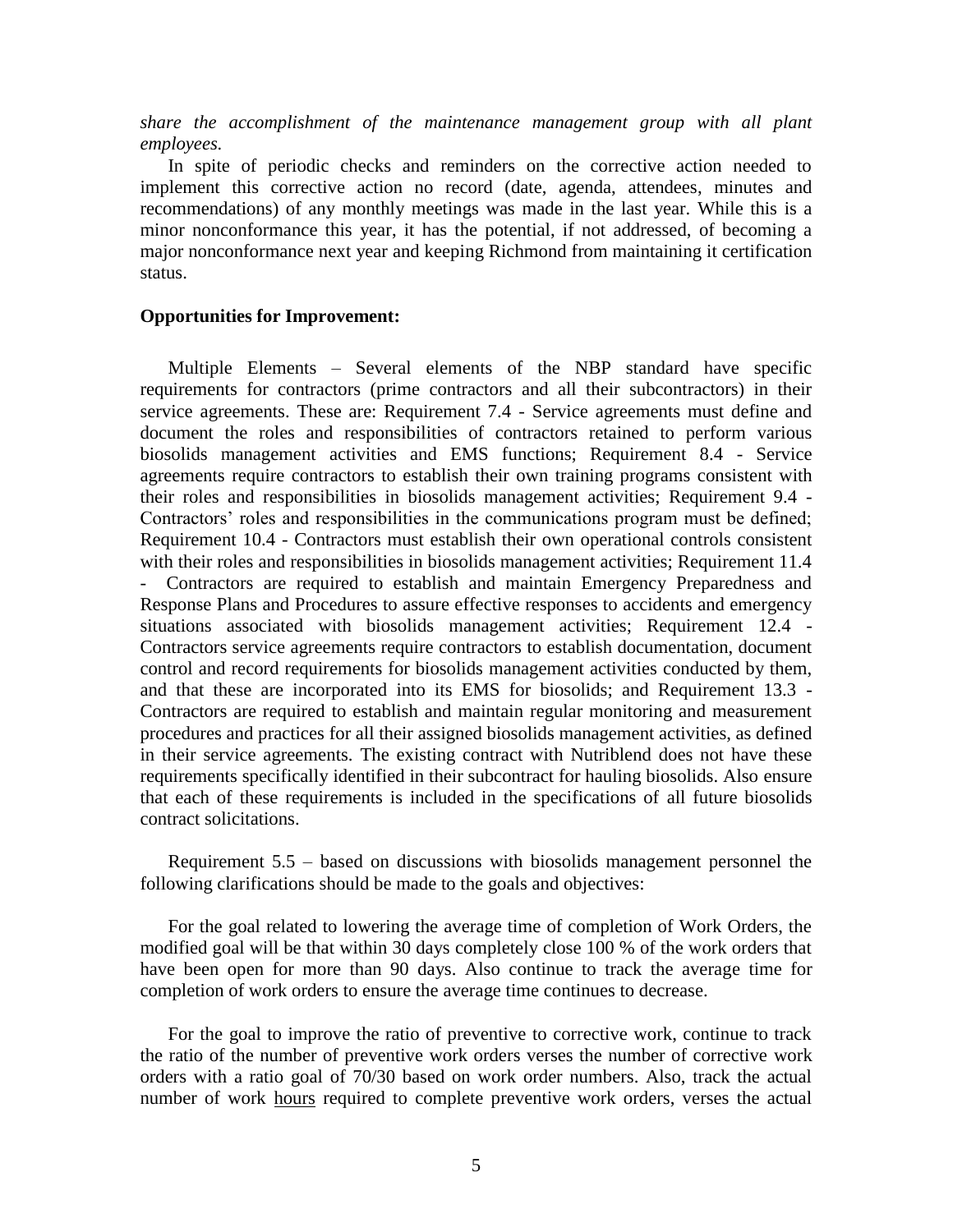work hours required to complete corrective work orders. These should be used to establish an acceptable ratio goal in the future.

For the goal associated with planned work hours verses actual work hours on individual work orders, specify that no work hours should be expended beyond 20% more than the estimated hours. (note: an exception to this goal on an individual work order may be made through authorization from the supervisor.) This goal is to be implemented within three months.

For the goal associated with covering the biosolids storage area establish the measurability as lowering the weight of biosolids removed from the storage area compared to the weight of the biosolids added to the storage area by 18%. That is, the quantity of biosolids removed from the storage area should be 18% less than that added due to loss of water associated with evaporation and solids drying. (Note: the percent value can be adjusted based on new information).

Requirement 6.4 – The standard requires that interested parties be provided with meaningful opportunities to express views and perspectives relative to biosolids management activities. A key area of interpretation of this requirement is that interested parties and regulators should be provided with a notice of intent to receive a third party audit along with information on approaches for observing the audit. Richmond did not provide such a notice for the re-verification audit.

Requirement 7.3 – Consider including specific measurable targets related to the Biosolids Management Program in individuals' annual performance evaluations.

Requirement 8.1 – Consider having two or three plant personnel trained in ISO 14001 – Environmental Management System Auditor Training so that they can supplement and eventually replace the current internal auditors as part of succession planning.

Requirement 9.1 – The standard requires the establishment of a proactive communication program that provides ongoing information about the BMP to interested parties and the public. Consider periodically posting information on the beneficial uses of biosolids on the appropriate Richmond Facebook site.

Requirement 9.4 – Nutriblend should consider preparing a printed brochure or handout describing Richmond's biosolids land application program, which its employees and subcontractors can distributed to anyone requesting information.

Requirement  $11.2$  – The standard requires that the organization reviews and evaluates the effectiveness of emergency preparedness and response procedures, including communication systems, and revises them as necessary. The City of Richmond performed a mock spill exercise on 9 September 2020 but did not include a written summary of evaluation of the effectiveness.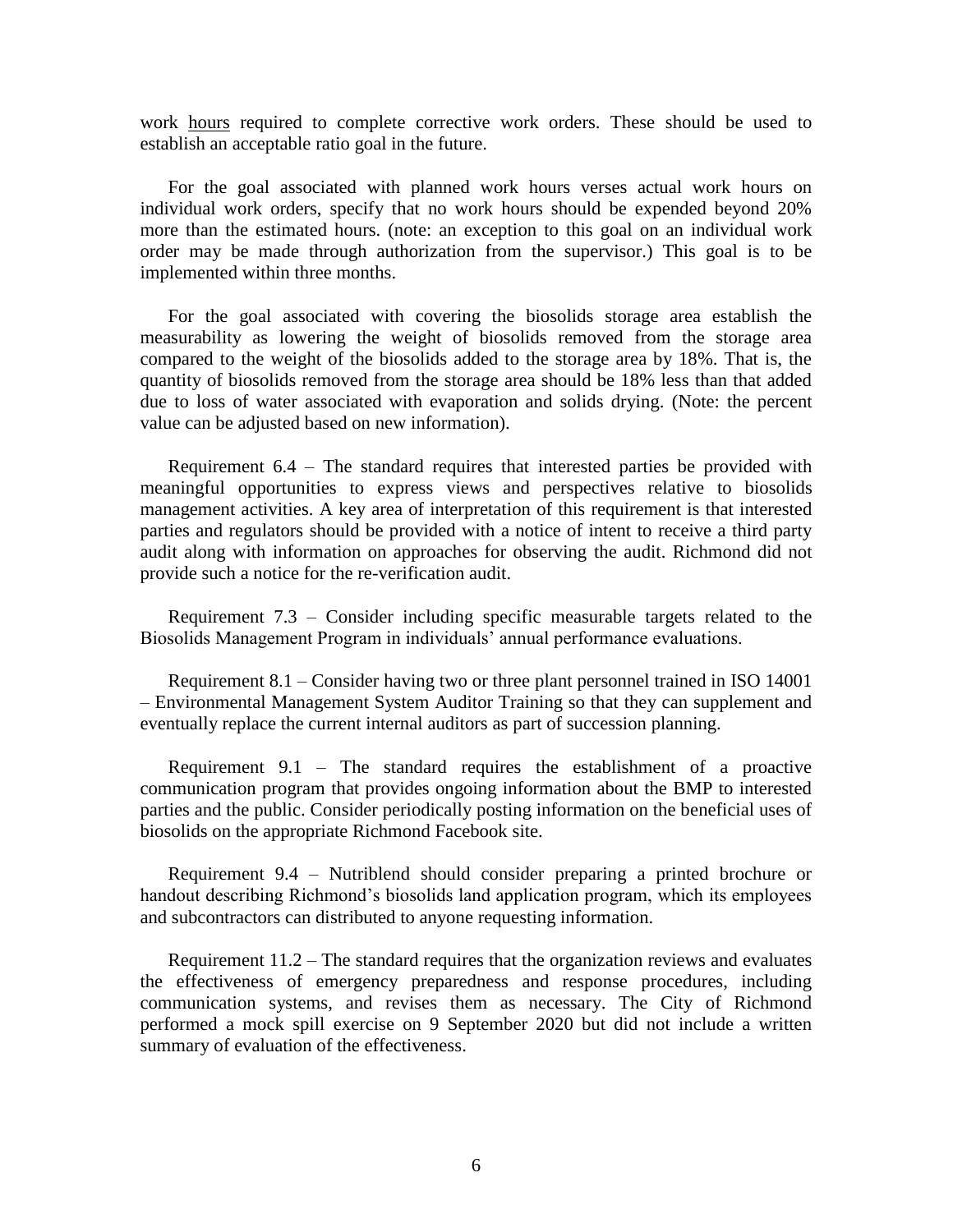Also the Standard Operating Procedure entitled Biosolids Spill Response Plan does not address periodic reviews and evaluations of the emergency preparedness and response procedures, such as spill drills or tabletop exercises.

Requirement  $11.2$  – The standard requires that the organization reviews and evaluates the effectiveness of emergency preparedness and response procedures, including communication systems, and revises them as necessary. Because the contractor has fairly frequent incidents associate with biosolids spills it should consider using those occurrences for its review and evaluation of the effectiveness of it emergency preparedness and response procedures. If there have been no incidents within a year the contractor should consider implementing a spill drill.

Requirement 13.1 – In section 5.23 Operational problems of EMS procedure: Control Building Digesters #1-5 SOP consider including in the definition of a temperature decrease problem the value of a drop below 95 degrees F, and in the definition of a temperature increase problem the value of an increase above 102 degrees F.

Requirement 13.1 – In section 5.0 Procedures of EMS Procedure: Class B Biosolids sampling consider describing the specific method used to monitor and record the digester temperatures. Also consider maintaining a record of the 15-day rolling average of digester temperatures to ensure that the regulatory standard of having an average temperature of between 35 and 55 degrees  $C (95 - 131)$  degrees F) for the mean cell residence time of 15 days is met.

Element 14 – BMP Element 14 – Nonconformance: Preventive and Corrective Action procedure does not currently document in the procedure the process of using CARs to address opportunities for improvement.

Element 14 – Consider promoting the use of CARs for the improvement of operations identified by operating and maintenance personnel.

### **CITY OF RICHMOND COMMENTS**

The City of Richmond is proud to achieve the National Biosolids Partnership platinum plus recognition certification. This is a remarkable milestone which shows that Richmond continues its commitment to best management practices and continual improvement. The re-verification audit helped us find organizational strengths and weaknesses. The City is pleased to work with Dr. Bill Hancuff, the lead auditor and to address the audit's recommendations in a timely manner.

The Biosolids management program (BMP) has been very helpful and beneficial for the City to achieve its strategic goals and objectives. In 2020, The City of Richmond has made great improvement in several areas resulting in annual cost savings. As we embark upon a new year, Richmond's BMP will maintain its efforts for continual improvement.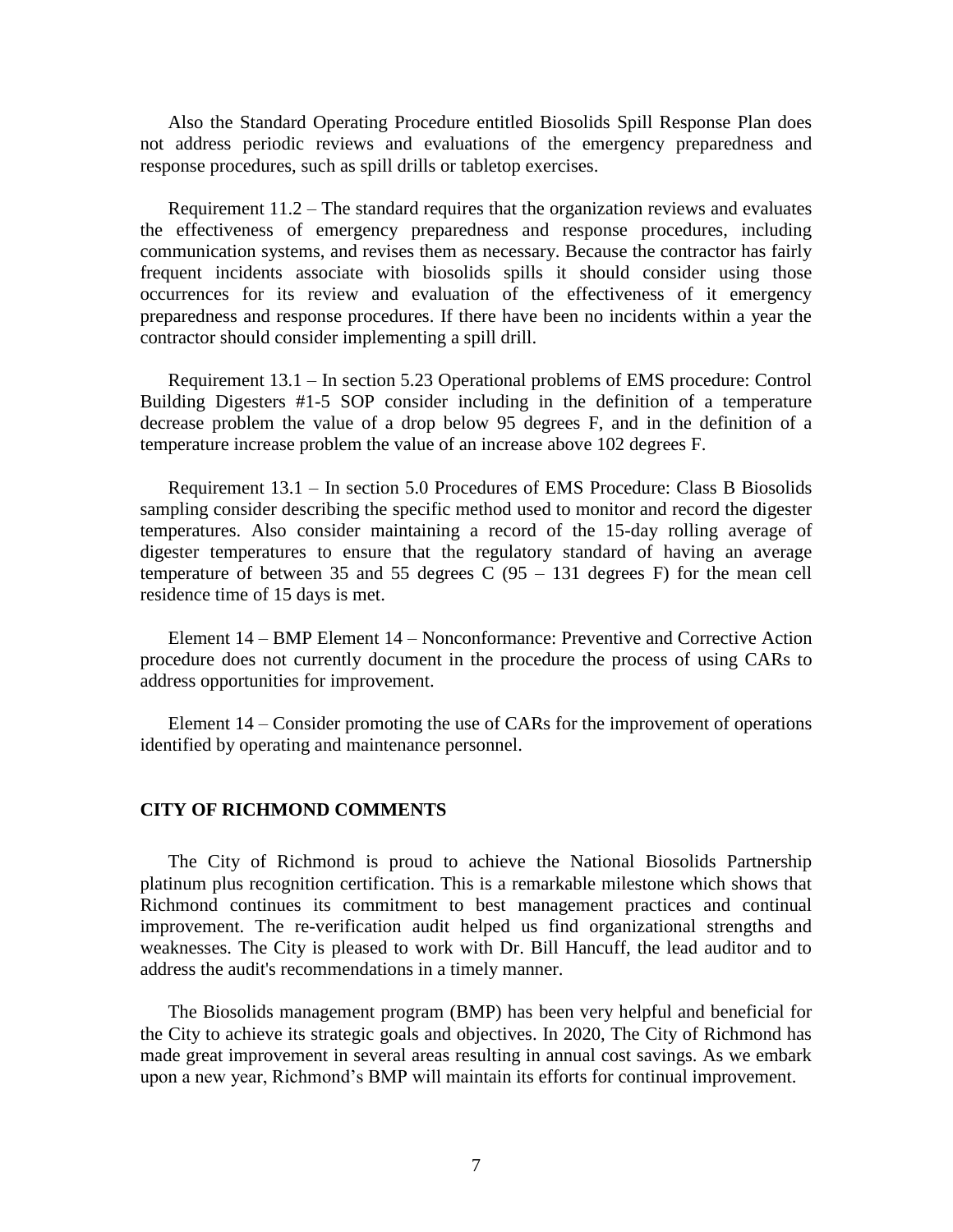#### **OUTCOMES MATTER**

The City of Richmond Public Utilities Biosolids Management Team worked at improving its approach to more clearly formulating and rechecking its goals employing Specific, Measurable, Achievable, Relevant, and Time Bound (SMART) criteria. The wastewater treatment plant biosolids goals for its BMP were established cognizant of each of the four outcome areas of the NBP program as identified below:

- Environmental Performance,
- Regulatory Compliance,
- Relations with Interested Parties, and
- Ouality Biosolids Management Practices

The biosolids team revised the goal numbering system and use the date on which the goal was established as its unique identifier. The narrative title is also used for clarification. The discussion below is presented using the goal number (date of origin) and descriptive titles. Currently there are six on-going goals and objectives.

While it is not a requirement to accomplish all goals and objectives, it is a critical component of the system to make progress towards achieving the majority. The City of Richmond continued improvement of its Environmental Management System for Biosolids through progressing and completing goals established in previous years as well as the current year. A brief summary of the facilities' performance is presented below and the outcome groups affected by the goal are addressed at the end of each discussion. It should be noted that the above-mentioned goals in some cases fulfill more than one outcome area.

# **10/01/14 – Improve Maintenance Management Work Order Processing And Closure (In Progress).**

The objective of improving maintenance management was originally established in 2011. It was associated with improving the response time for maintenance work requests for biosolids related critical control points. This was found to be highly successful, and logically lead to establishment of two new objectives namely: generation of work requests for 100% of the incidents in the biosolids areas and improving internal communication in the biosolids areas such that the number of days a work order remains open is reduced. The latter was accomplished through daily monitoring of work order status.

In 2014 an evolved objective demonstrated considerable measurable improvement. The target was to lower the total days spent to close work orders. This was tracked by measuring three parameters: 1) lowering the percentage of open work orders closed in 100 days and up, to fewer than 10%, 2) increasing the percentage of work orders closed in less than two weeks to over 85%, and 3) increasing the percentage of work orders closed the same day to over 5%. Once this target was achieved the next goal for 2015 was established.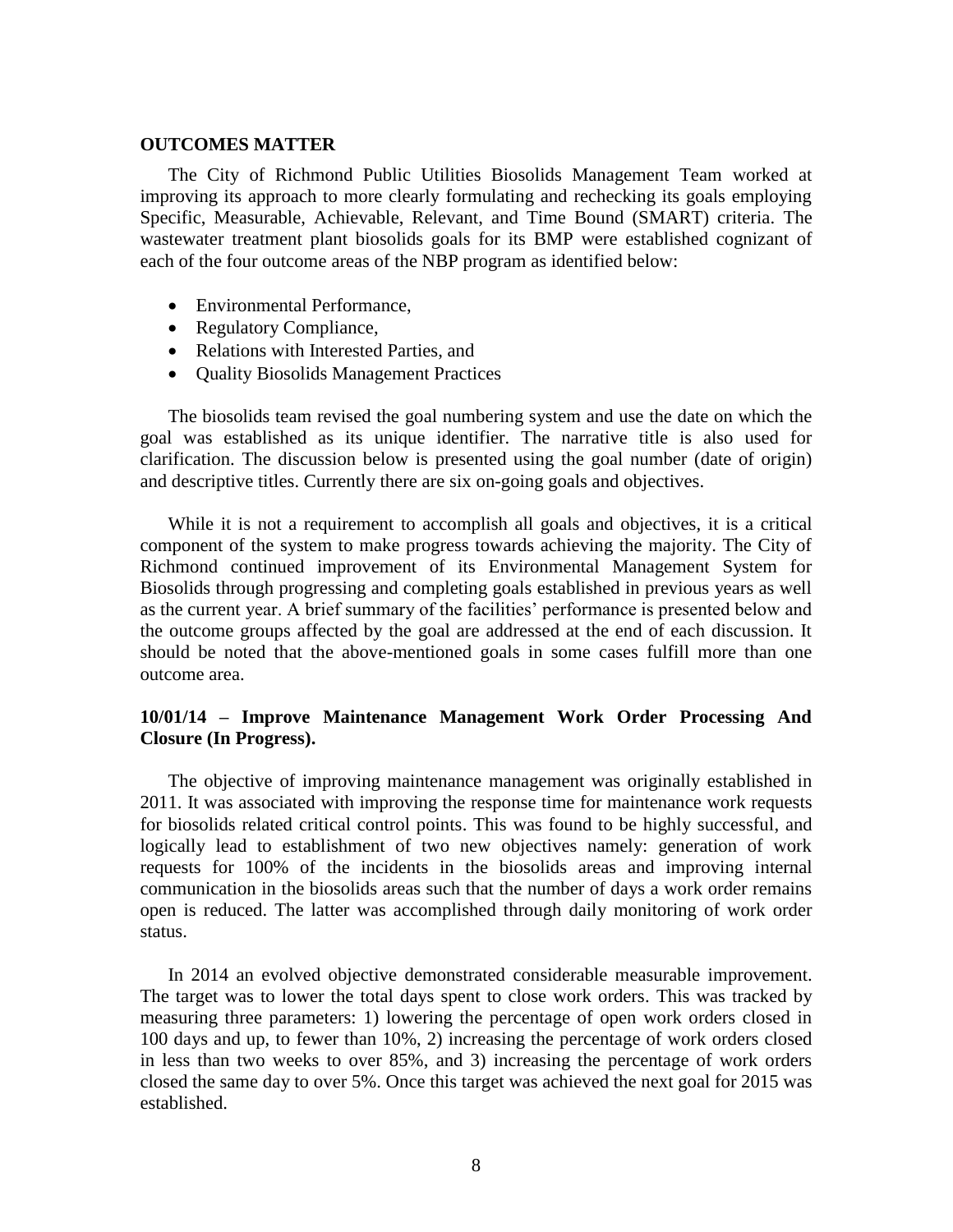For 2015 the target was to lower the percentage of open work orders closed in 100 days and up, to fewer than 6%, to increase the percentage of work orders closed in less than two weeks to 90%, and to increase the percentage of work orders closed the same day to over 10%. The results thus far in 2015 showed a reduction to only 3.9% open after 100 days, 40% closed in less than two weeks, and 9.6% work orders closed the same day. The over 100 day open work orders surpass the target and the same day closures are close to the target, while the closure of work orders within two weeks is below target, but considerably improved from 2014 measure of 26%.

By the close of 2016 there was a significant increase in work orders open more than 100 days and was running 13% - over double the intended percentage and an increase of over triple the percentage of the previous year. The work orders closed in two weeks were 38% (less than half off the desired target) and virtually no improvement over the past year; and the same day closure were 12%, slightly better than the desired target, and the best showing to date. The latter target was the only one accomplished in 2016.

In 2017 the goal was redefined to lower the average time required to close biosolids related open work orders by 5% from 37 days to 35 days for 2017. For comparison the average time required to close work orders in 2015 was 84 days, in 2016 was 37 days, in June 2017 was 33 days and in October 2017 was 29 days. The measurement for 2017 will more than meet the goal.

In 2018 the goal was modified to lower the average time required to close open work orders by 5% from 33 days to 31 days for 2018. For comparison the average time required to close work orders in 2016 was 37 days, in 2017 was 29 days and for 2018 was 16.3 days.

For 2019 the goal was modified to include all wastewater treatment plant operations, not only biosolids related activities, and the target established for the year was a reduction of 5% in total days to complete from the average in 2018 of 40 days to 38 days in 2019. There was a significant variation month-to-month throughout 2019 from as low as 20 days to as high as 65 days, with the average for the first 10 months being 36.8 days.

For 2020 the goal was once again modified to specifically reduce the average time for work order completion to 30 days through completely closing 100% of the backlog of open work orders that exceed 90 days. This latter action plan is to be completed within 30 days.

#### Outcome Areas: Environmental Performance.

### **01/01/15 – Improve Ratio of Preventive/Corrective Maintenance Work Hours (In Progress).**

This was a new goal in 2015, which had long-term implications. To change the ratio of hours spent on preventive work orders to corrective work orders requires a long leadtime. Preventive measures reduce the frequency and resources required for corrective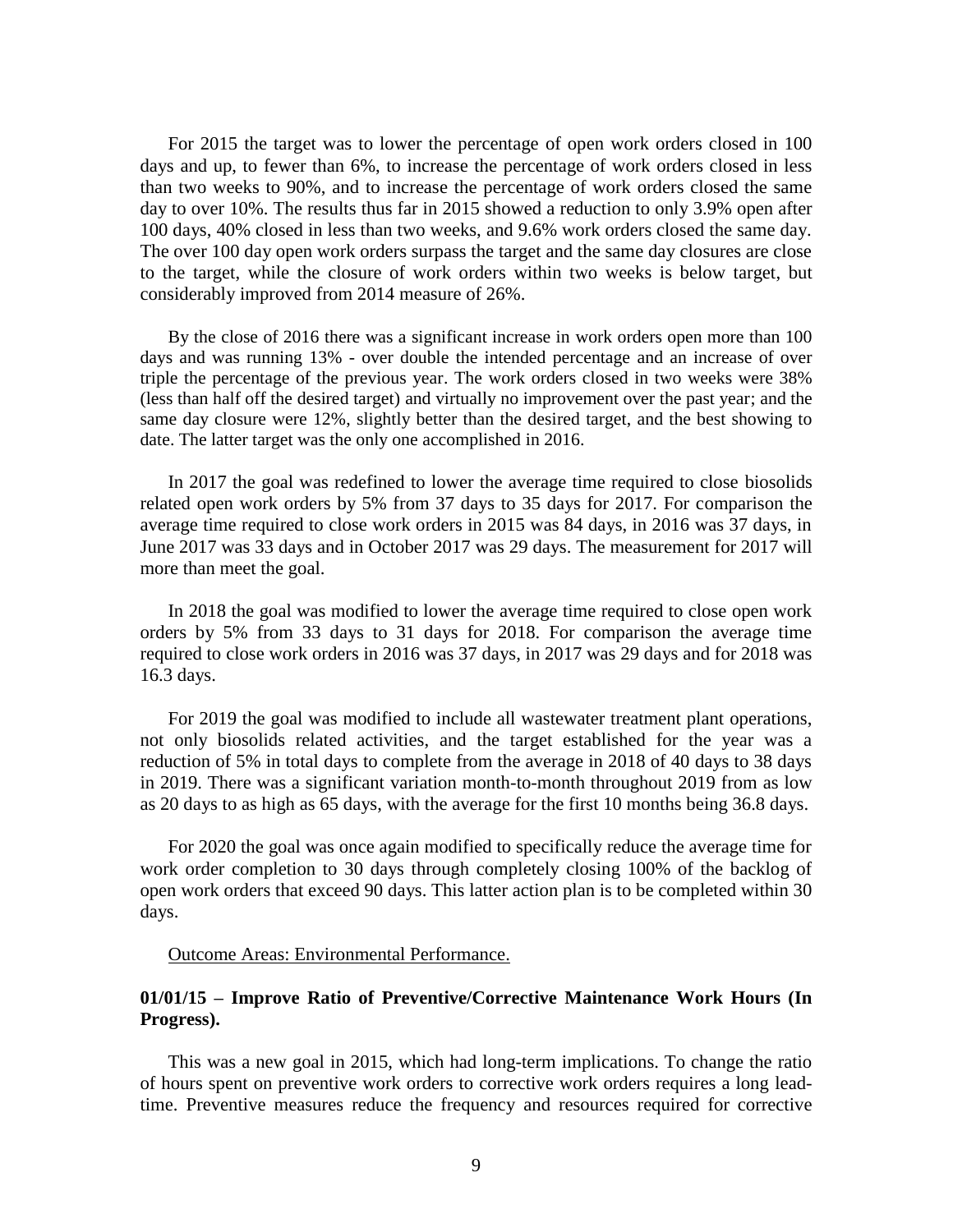measures however, many assets that have not been properly maintained will fail even if the required preventive measures are employed. This is due to the fact that the asset may have already sustained damage because of the lack of maintenance. The true savings associated with the improvement in this ratio is the cost reduction in replacement parts, materials, supplies and equipment associated with high cost assets.

A view of the history of preventive hours to corrective hour's ratios showed how the variation stayed within a range for the entire facility (including biosolids related activities): 2012: 51/49; 2013: 41/59; 2014:43/57; 2015: 52/48; and as of Aug 2016: 55/45. The shift in this ratio requires a few years to demonstrate an improvement. It was contemplated that by increasing as much as possible the number of assets in the preventive maintenance program that this will increase the preventive hours used for maintenance, and hopefully concurrently reduce the corrective hours required in the future. Also, the measurement of material/equipment/supply costs have been added to the tracking system, since this component can ultimately be a controlling variable in equipment replacement decision making.

In 2017 it was determined to refine the goal to be only applied to the biosolids areas, namely: thickening building, and dewatering control building (digesters 1 & 2). The goal for 2017 was set at a ratio of 62/38. For historical comparison purposes the ratios were: 2015 – 72/28; for 2016 – 67/33; for June 2017 – 66/34 and for Oct 2017 – 63/37.

In 2018 the goal was adjusted back to the entire plant; and modified to reflect this change by establishing a goal of 38/62 ratio. The historic ratio values were as follows: 2015 – 28/72; 2016 – 33/67, June 2017 – 34/66; Oct 2017 – 37/63; Oct 2018 – 39/61. By September 2019 the ratio had improved to 56/44.

For the 2020 a new goal was established to increase the ratio to 59/41, and by September 2020 it was 60/40; however it appears the ratio was based on work order numbers as opposed to work order hours to complete. Therefore the goal was maintained at 60/40 ratio for work hours.

# Outcome Areas: Environmental Performance and Quality Biosolids Management Practices.

### **02/19/16 – Remove 90% of the influent grit through the new headworks degritting operation – redefined to measure the increase in total quantity of grit removed.**

This goal and objective was established to reduce the quantity of grit entering the facilities as the first process in the biosolids value chain. Grit has been demonstrated to cause an increase in wear and tear on all moving parts of treatment most notably pumps and other conveyance mechanisms. It also fills the digesters with inorganic none degradable material that reduces the capacity of the tanks and reduces the efficiency of anaerobic digestion and biosolids stabilization. The measurable goal for this objective is to increase the quantity of grit removed at the headworks by 50%. The baseline established in 2018/2019 was 150 tons per month. So, a target was established to remove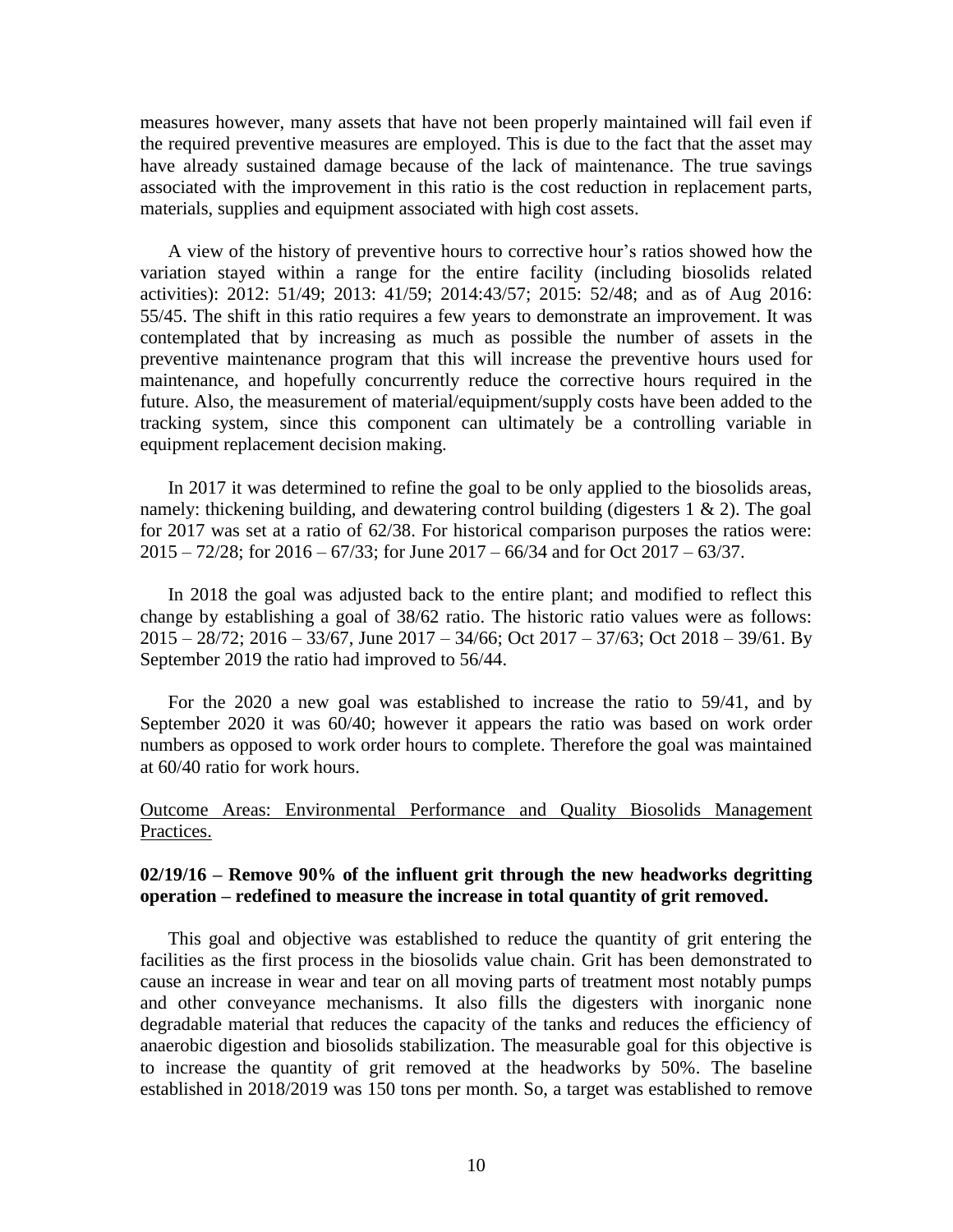225 tons per month. However, it was observed there were inaccuracies in the measurement of material removed. Therefore a new baseline needed to be established. It was observed that the quantity of grit removed varies widely on a month-to-month basis (in some cases as much as an order of magnitude.) The new baseline established based on 10 months of data for 2020 showed an average monthly quantity of grit removed to be 207 tons per month. Based on this value a new target was established to remove 310 tons per month on an annual average basis.

The action plan to accomplish this increase is the installation of a new headworks and grit chamber. The final engineering design was completed in June 2016. Permitting and approvals were granted in August and after numerous delays the bid and award was scheduled for August 2018. The bids received substantially exceeded the budget and redesign of the headworks was required. The new design was 50% complete by December 2019. Construction was anticipated to be completed by early 2021 with operation by August 2021. However, once again there were significant delays and a bid meeting was finally held in November 2020, pushing off completion of the project until early 2022.

Outcome Areas: Environmental Performance and Quality Biosolids Management Practices.

# **09/22/17 – Improve centrifuge operations to obtain a monthly average solids concentration of 26% by October 2018 (initially).**

A goal to improve centrifuge operating efficiencies was first established several years earlier and all the improvements were accomplished. The most recent past goal was to attain 25% solids, which was attained. During that period, it was observed that occasionally solids of 26% to 28% were achieved. Therefore, a new goal was established to regularly meet 26% solids on a monthly basis by October 2018. As of November 2018 the average was 26.2% and for the next twelve months the monthly average ranged from 26.2% to 28.8% with a full year of 27.6%.

Based on the attainment of the goal in 2018 a new goal was established for 2019, which was to not have any single monthly average drop below 27%. Unfortunately the monthly average from January through September was 26.4%, a full percentage point below the previous years average. Nevertheless, the annual cost savings attributable to this improvement is approximately \$20,000.

The time bound criteria was extended through all of 2021 with the same measurable goal of 27% solids on a daily basis as opposed to a monthly average.

Outcome Areas: Environmental Performance and Quality Biosolids Management Practices.

**10/12/2018 – Reduce the Weight of Biosolids Material Removed from the Pad compared to the Material Added to the Pad**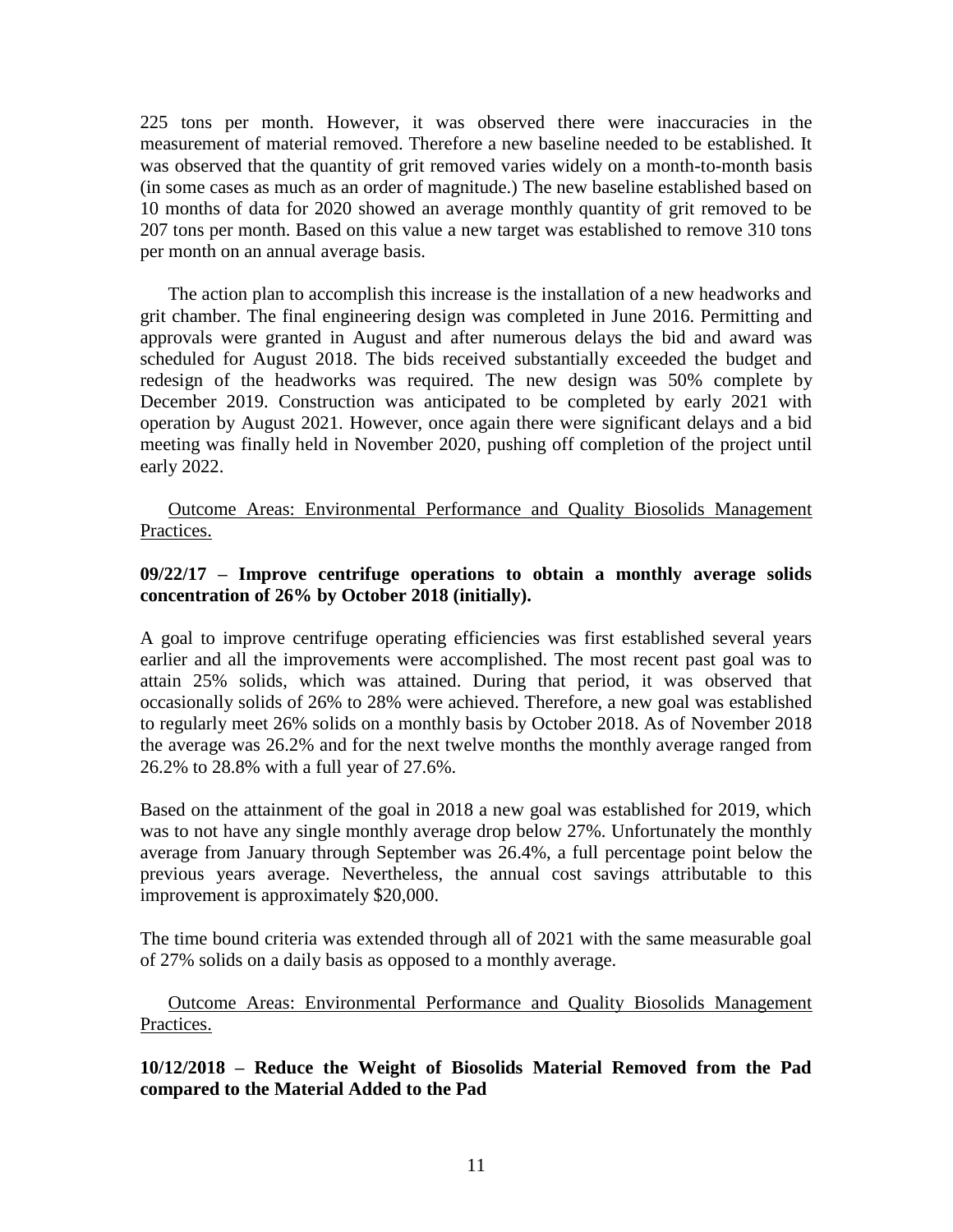Currently the biosolids storage and drying pads are not covered and subject to long periods of precipitation increasing the average moisture content of the biosolids but also washing off material into surface waters. The net effect appears to increase the hauling cost of stabilized biosolids to land application sites.

The original measurability of the goal of 100% coverage of solids did not actually identify the true measurable benefit of providing a cover. Therefore the measurability was modified to reducing by 18% the weight of hauled biosolids material from the pad when compared with the weight of material placed on the pad.

The action plan identified to accomplish this goal was the construction of a cover for the pad area. As of December 2019 the design was reported to be 75% complete and construction scheduled for mid-2020; however changes in the design have delayed this project by a year and construction has been rescheduled for the end of 2021.

Outcome Areas: Environmental Performance, Regulatory Compliance, Relations with Interested Parties, and Quality Biosolids Management Practices.

### **10/16/2018 – Improve Recordation of "Planned" labor hours in each work order to meet 100% of all work orders (preventive and corrective) by June 2019.**

Presently only 51% of work orders have "planned" labor hours recorded in the work order. By making it a requirement that no work orders will be issued without an estimate of the "planned" hours included in the work order will accomplish this goal.

The goal was not attained and performance was quite poor – only meeting 74% of planned labor hours recorded by November 2019. No measurable improvement was observed in 2020.

Outcome Areas: Environmental Performance, Regulatory Compliance and Quality Biosolids Management Practices.

#### **CONCLUSIONS AND RECOMMENDATIONS**

The results of the re-verification audit are positive. The corrective action reports for the minor nonconformities have been reviewed and approved by the auditor. In addition, as part of the emphasis on continual improvement, corrective action plans were prepared for each of the opportunities for improvement. The implementation of the corrective action for all of the observations will be accomplished according to the corrective action schedules and will be reviewed during the next third party interim audit. In the mean time, it is the recommendation of the audit team that the Richmond BMP attain its certification at the platinum plus recognition level.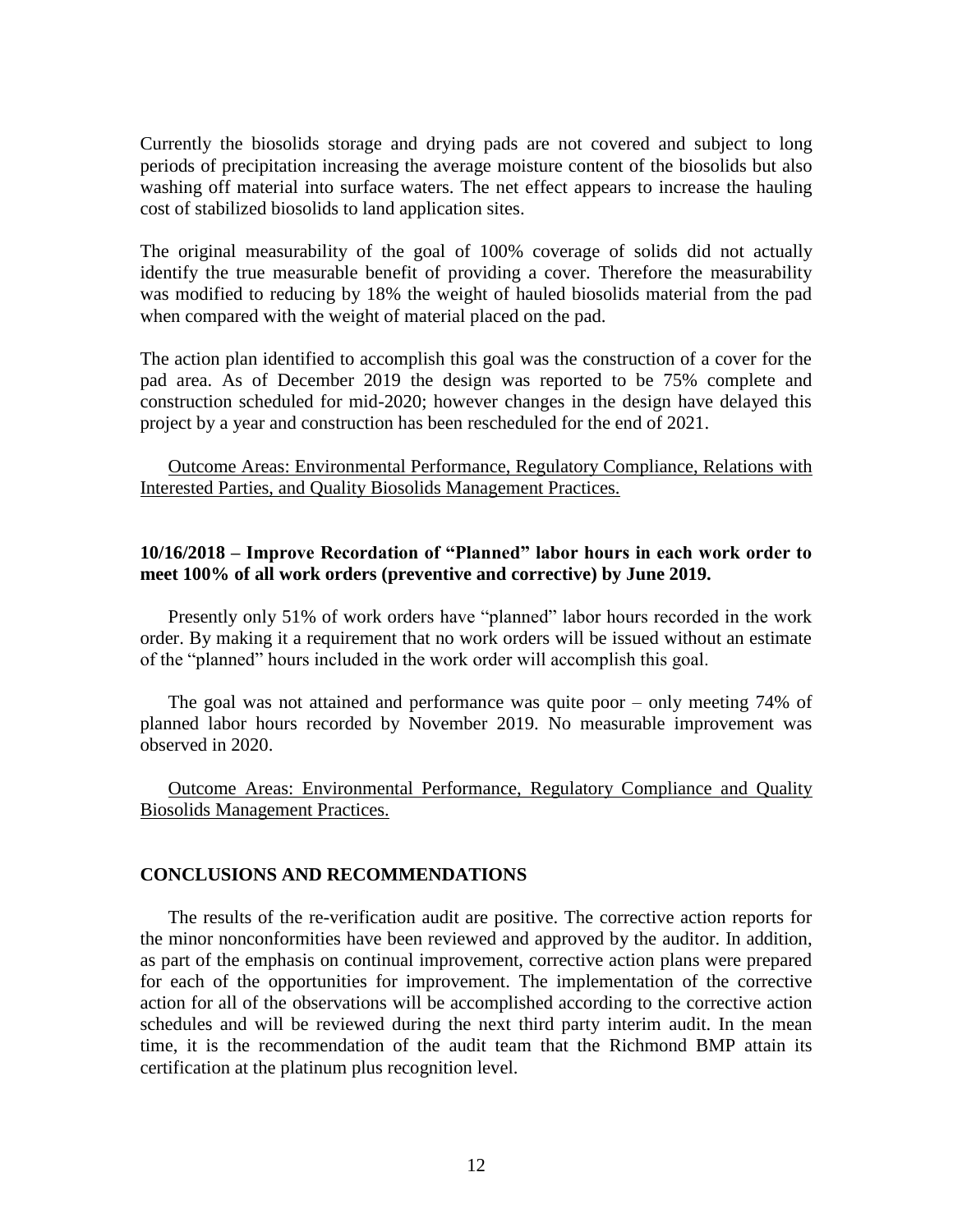As was mentioned previously, the BMP is a continually improving process. The results of this and future audits will provide value added to the system and should be viewed as an overall opportunity to improve. Every audit is a snapshot in time, and does not, or cannot, identify each and every area for improvement. And yet, while no single audit identifies all of the areas for improvement the results of each audit provide an additional incremental step in the overall system's improvement.

Based on discussions between the Plant's BMP Coordinator and the third party auditor, the schedule of individual elements to be audited in their entirety such that all the elements of the BMP are covered before the next re-verification audit are as follows:

Year 11 (third party) – Elements 3, 10, 12, 13 (external interim)

Year 12 (third party) – Elements 1, 8, 15, 17 (external interim)

Year 13 (third party) – Elements 5, 6, 9, 14, 16 (external interim)

Year 14 (third party) – Elements 2, 4, 7, 11 (external interim)

Year 15 (third party) Re-verification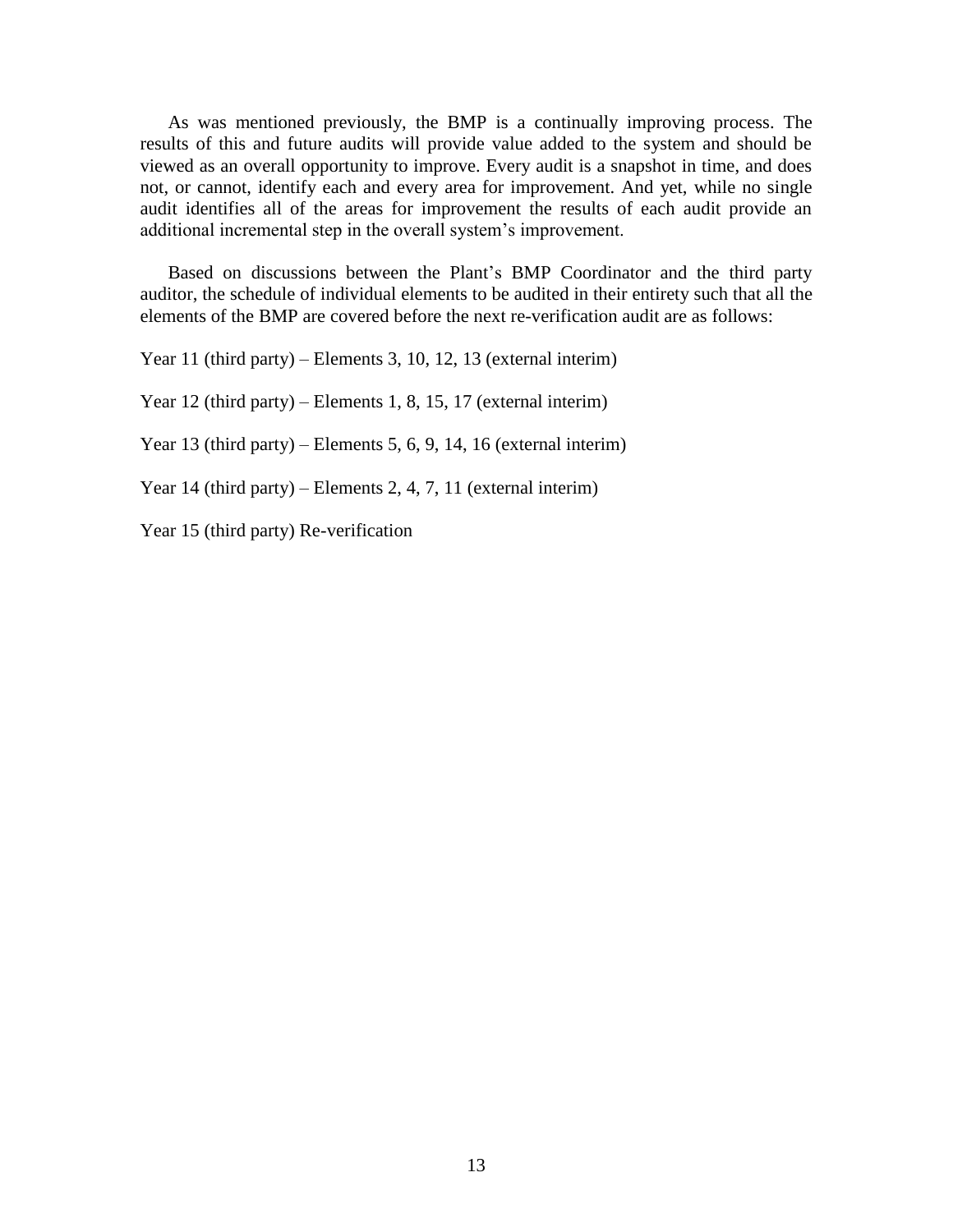# **Attachment 1**

# **Documents and Other Objective Evidence Reviewed During the Re-Verification Audit**

Element 1. Documentation of Biosolids Management Program

- City of Richmond Wastewater Treatment Facility Biosolids Management Program Manual Issued and Approved by Rose Mary Green, Deputy Director II – 2020.
- BMP Element 1 Documentation, Rev 15, 11/07/2016.
- Table 1.1 BMP Organization by Categories.
- BMP Element 2 Biosolids Management Policy, Rev 14, 10/28/2015.
- BMP Element 3: Critical Control Points, Rev 15, 11/08/2016.
- Element 3: Critical Control Points, Table 3.1- Critical Control Points (CCP) Operations (undated).
- BMP Element 6 Public Participation in Planning, Rev 14, 10/28/2015.
- BMP Element 7 Roles and Responsibilities, Rev 15, 11/10/2016.
- BMP Element 9 Communication, Rev 15, 11/11/2016.
- BMP Element 11 Emergency Preparedness and Response, Rev 14, 10/28/2015.
- Interview with Rosemary Green, Deputy Director II
- Interviews with Faheem Abdul-wahhaab.

Element 2. Biosolids Management Policy

- BMP Element 2 Biosolids Management Policy, (including Code of Good Practice), Rev 14, 10/28/2015.
- BMP Element 9 Communication, Rev 15, 11/11/2016.
- Interview with Rosemary Green, Deputy Director II
- Interviews with Faheem Abdul-wahhaab and Ed Edmondson.
- Policy displayed throughout wastewater treatment plant on posters.
- Policy communicated to interested parties through availability on web site.
- Policy discussed during BMP training activities.

Element 3. Critical Control Points

- BMP Element 3: Critical Control Points, Rev 15, 11/08/2016.
- Element 3: Critical Control Points, Table 3.1- Critical Control Points (CCP) Operations (undated).
- Operations (including relationship to value chain, operational control references and environmental impacts). (undated)
- Field observation of select biosolids significant Critical Control Points
- Interviews with plant personnel: Ed Edmondson, Faheem Abdul-wahhaab, Noureddine E. Elamghari, Jarvis S Koonce, Donald Carter, Eric Whitehurst, Cordell Hayes and Don Bruner, Operations Chief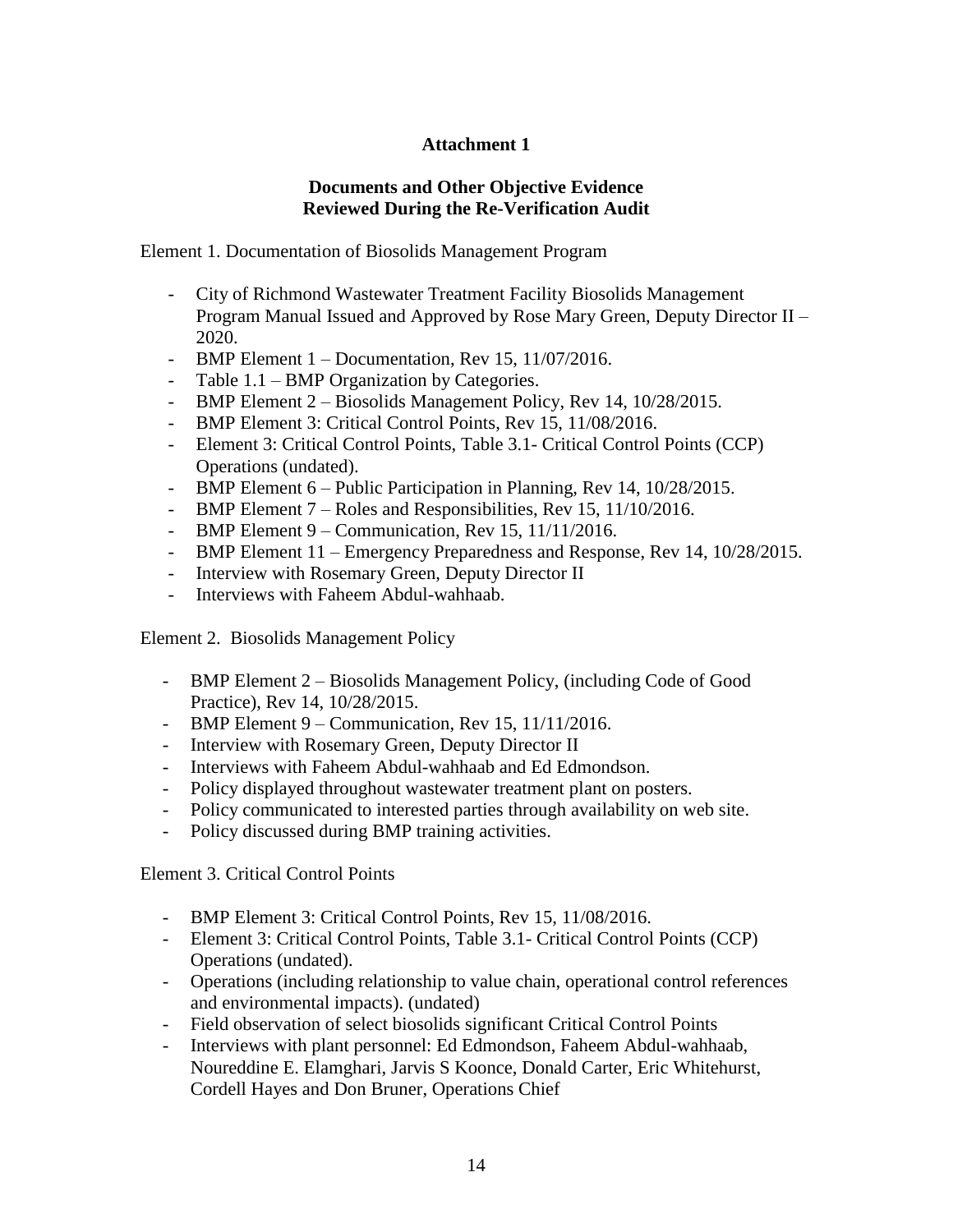- Interview with contractor personnel: David Simons, President, Nutriblend (biosolids applicator) and James Joyner, Permit Writer, Nutriblend (biosolids applicator - contractor).

Element 4. Legal and Other Requirements

- BMP Element 4 Legal and Other Requirements, Rev 17, 11/01/2018.
- Table 4.1 List of Relevant Legal and Other Requirements.
- Interviews with Ed Edmondson, Faheem Abdul-wahhaab, Eric Whitehurst, and Donald Carter.
- Interviews with contractor personnel: David Simons, President, Nutriblend (biosolids applicator) and James Joyner, Permit Writer, Nutriblend (biosolids applicator - contractor).
- Interview with State Regulator Neil Zahradka, State of Virginia, Department of Environmental Quality, Biosolids Program Manager.
- Reviewed VPDES Permit #VA 0063177 Permit Reissuance Application VPDES Sewage Sludge Form Section B. – Sept 2018.
- Reviewed VPDES Permit # VA0063177 including Sewage Sludge Forms A & B.

Element 5. Goals and Objectives for Continual Improvement

- BMP Element 5 Goals and Objectives for Continual Improvement, Rev 14, 10/28/2015. (Element Procedure)
- BMP Element 5.1 (Table) Goals and Objectives for Continual Improvement, Rev 17, 11/17/20.
- 2019 Biosolids Management Program Performance Report.
- Biosolids Goal Action Plan form for tracking outcomes and objectives and targets (print date 11/19/20).
- Evaluated each G&O for conformance with SMART criteria.
- Reviewed detailed data on work order processing and corrective action vs preventive action work order hours' ratio and all other Key Performance Indicators (KPIs).
- Interview with Rosemary Green, Deputy Director II.
- Interviews with Ed Edmondson, Faheem Abdul-wahhaab, Noureddine E. Elamghari, Donald Carter, Cordell Hayes and Jarvis S Koonce, Operations Supervisor, Senior.
- Reviewed progress on the measurability of each goal and objective.

Element 6. Public Participation in Planning

- BMP Element 6 Public Participation in Planning, Rev 14, 10/28/2015.
- BMP Element 9 Communication, Rev 15, 11/11/2016.
- Reviewed the new and old City's Biosolids BMP website information.
- Interview with Faheem Abdul-wahhaab.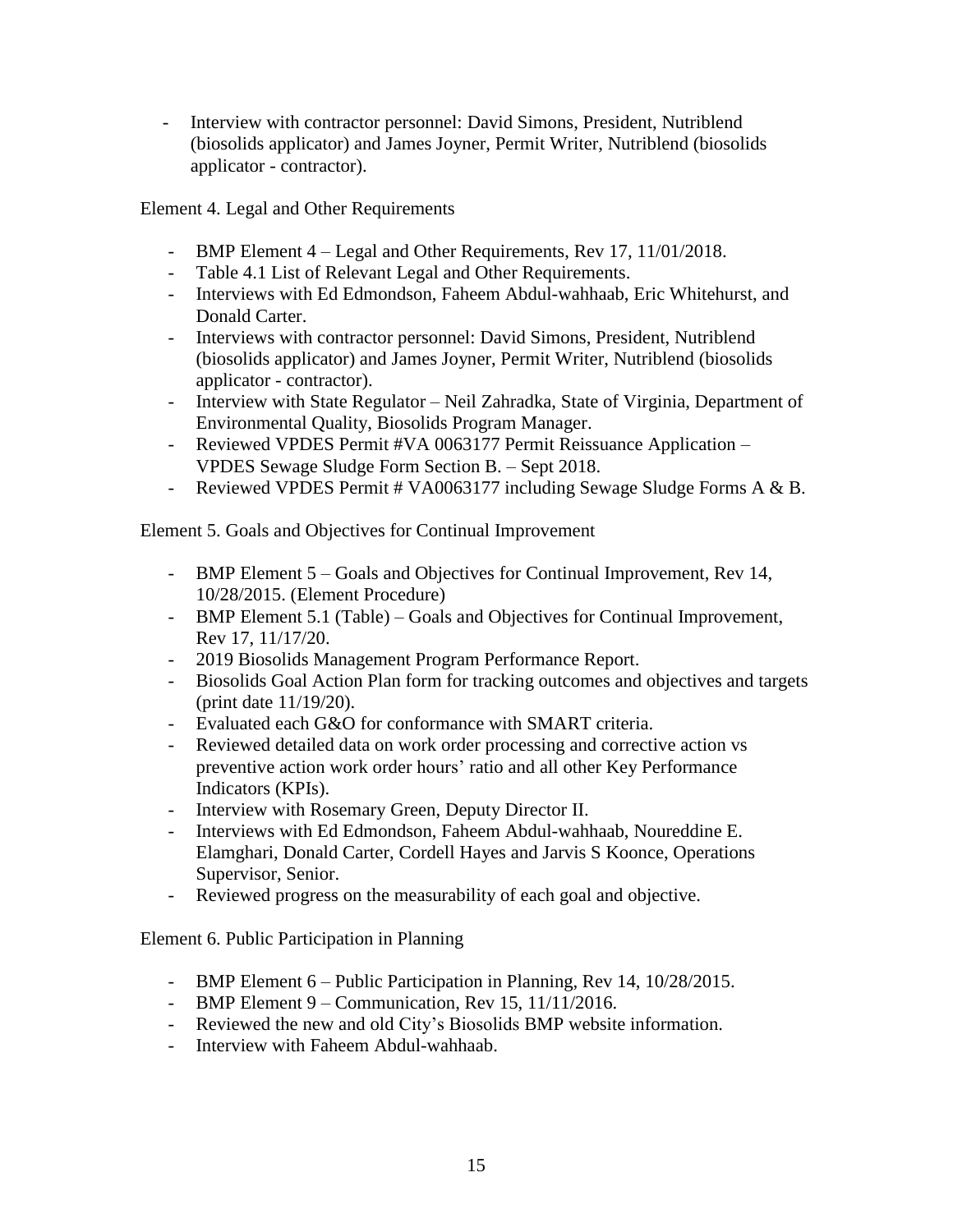- Interviews with contractor personnel: David Simons, President, Nutriblend (biosolids applicator) and James Joyner, Permit Writer, Nutriblend (biosolids applicator - contractor).
- Interview with State Regulator Neil Zahradka, State of Virginia, Department of Environmental Quality, Biosolids Program Manager.
- Discussed the need for Biosolids Brochures as general handouts.

Element 7. Roles and Responsibilities

- BMP Element 7 Roles and Responsibilities, Rev 15, 10/29/2019.
- Table 7.1 Biosolids BMP Responsibilities.
- Reviewed Wastewater Treatment Plant Organization Chart dated October 2020.
- Interview with Rosemary Green, Deputy Director II
- Interviews with Ed Edmondson, Faheem Abdul-wahhaab and Noureddine E. Elamghari.
- Discussed BMP roles and responsibilities of contractors with contractor personnel: David Simons, President, Nutriblend (biosolids applicator) and James Joyner, Permit Writer, Nutriblend (biosolids applicator - contractor).

# Element 8. Training

- BMP Element 8 Training, Rev 14, 10/28/2015.
- Interviews with Faheem Abdul-wahhaab and Ed Edmondson.
- Interviews with plant personnel: Donald Carter, Cordell Hayes, and Don Bruner.
- Discussed BMP training requirements with contractor personnel: David Simons, President, Nutriblend (biosolids applicator) and James Joyner, Permit Writer, Nutriblend (biosolids applicator - contractor).

Element 9. Communications

- BMP Element 9 Communication, Rev 15, 11/11/2016.
- BMP Element 6 Public Participation in Planning, Rev 14, 10/28/2015.
- Richmond new and old Public Utilities webpage on Biosolids.
- Periodic Treatment Plant publication Biosolids News.
- Interview with Rosemary Green, Deputy Director II
- Interviews with Faheem Abdul-wahhaab and Ed Edmondson.
- Discussed the need for Biosolids Brochures as general handouts.
- Interviews with contractor personnel: David Simons, President, Nutriblend (biosolids applicator) and James Joyner, Permit Writer, Nutriblend (biosolids applicator - contractor).
- Interview with State Regulator Neil Zahradka, State of Virginia, Department of Environmental Quality, Biosolids Program Manager.
- Discussed lack of communication on maintenance performance.
- Discussed possibilities of social media (Facebook) for communication on BMP.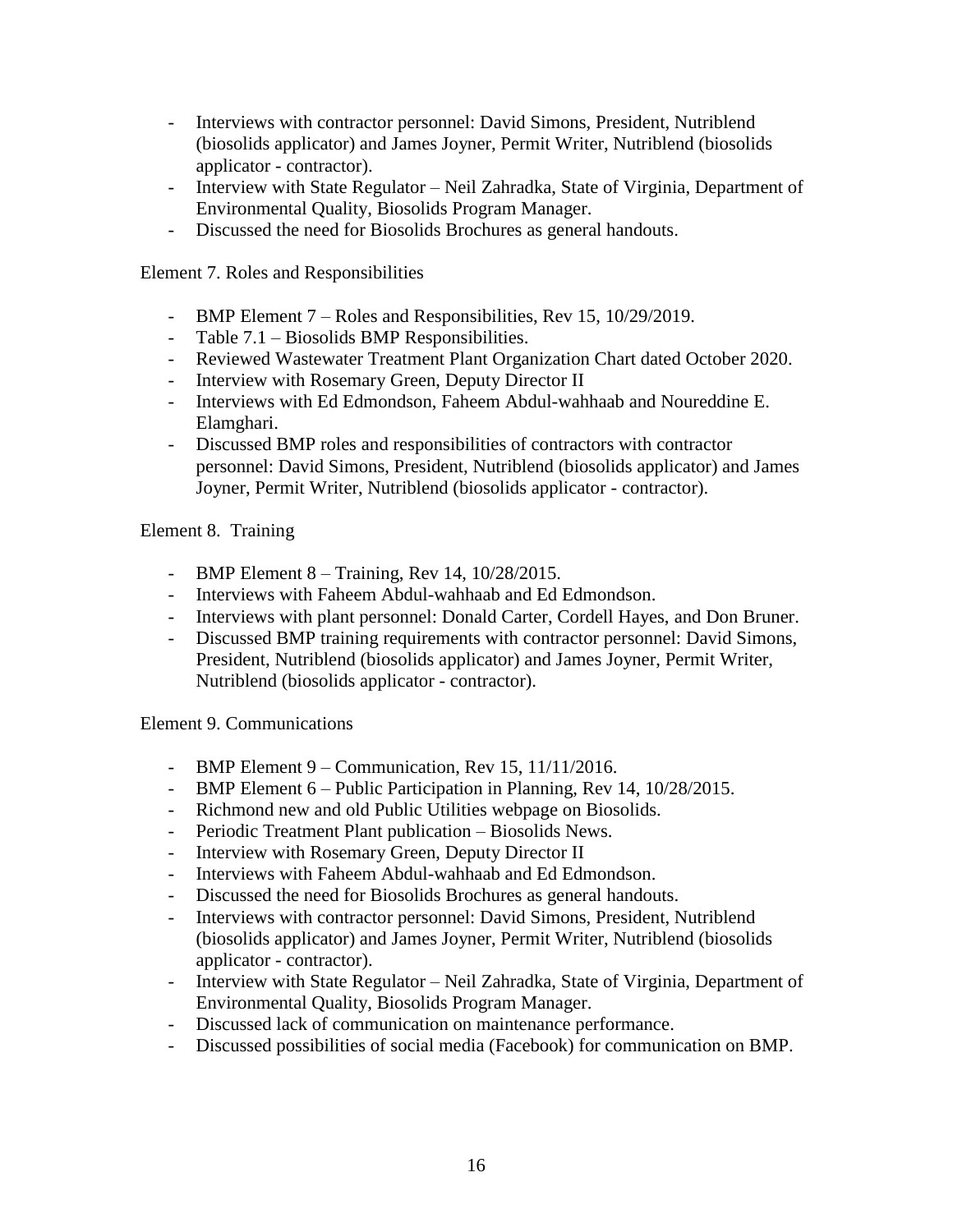Element 10. Operational Control of Critical Control Points

- BMP Element 10 Operational Control of Critical Control Points, Rev 15, 11/11/2016.
- Element 3: Critical Control Points, Table 3.1- Critical Control Points (CCP) Operations (including relationship to value chain, operational control references and environmental impacts). (undated)
- BMP Element 13 Monitoring and Measurement, Rev 14, 10/28/2015.
- Reviewed detailed hours for work orders processed, including the lack of data on estimated hours required for each work order issued.
- Interview with Rosemary Green, Deputy Director II
- Interviews with Faheem Abdul-wahhaab.Noureddine E. Elamghari and Ed Edmondson.
- Interviews with plant personnel: Jarvis S Koonce, Donald Carter, Cordell Hayes, and and Don Bruner.
- Interviews with contractor personnel: David Simons, President, Nutriblend (biosolids applicator) and James Joyner, Permit Writer, Nutriblend (biosolids applicator - contractor).
- Reviewed low digester temperature records for the month of November 2020.
- Reviewed Operations SOP Digester Automatic Feed Rev 2 dated 6-1-2020.
- Reviewed Operations SOP Digester Manual Feed to Digester 1 Rev 3 dated 6-4- 2020.
- Discussed corrective action related to drop in digester temperature performance.
- Reviewed EMS Procedure: Control Building Digesters  $# 1 5$  SOP, Rev 10, dated 7/11/2019.
- Reviewed SOP: Biosolids Landfilling when pathogen reduction & volatile solids reduction requirements not met. Rev 001, dated 10/29/2016.
- Reviewed Biosolids Use for Land Application O&M Manual, dated May 11, 2010.
- Reviewed undated Biosolids Odor Control Plan.

Element 11. Emergency Preparedness and Response

- BMP Element 11 Emergency Preparedness and Response, Rev 14, 10/28/2015.
- Reviewed SOP: Emergency Action Plan, Rev 004, dated 1-8-2020
- Reviewed SOP: Biosolids Spill Response Plan, Rev 14, 10/18/2018.
- Interviews with Faheem Abdul-wahhaab
- Discussed multiple spills experience by hauling contractor with contractor personnel: David Simons, President, Nutriblend (biosolids applicator) and James Joyner, Permit Writer, Nutriblend (biosolids applicator - contractor).
- Discussed the need for post evaluation report for spill drills, including most recent one last month.
- Reviewed Contractors report on biosolids spill in Cumberland County on 22 October 2020.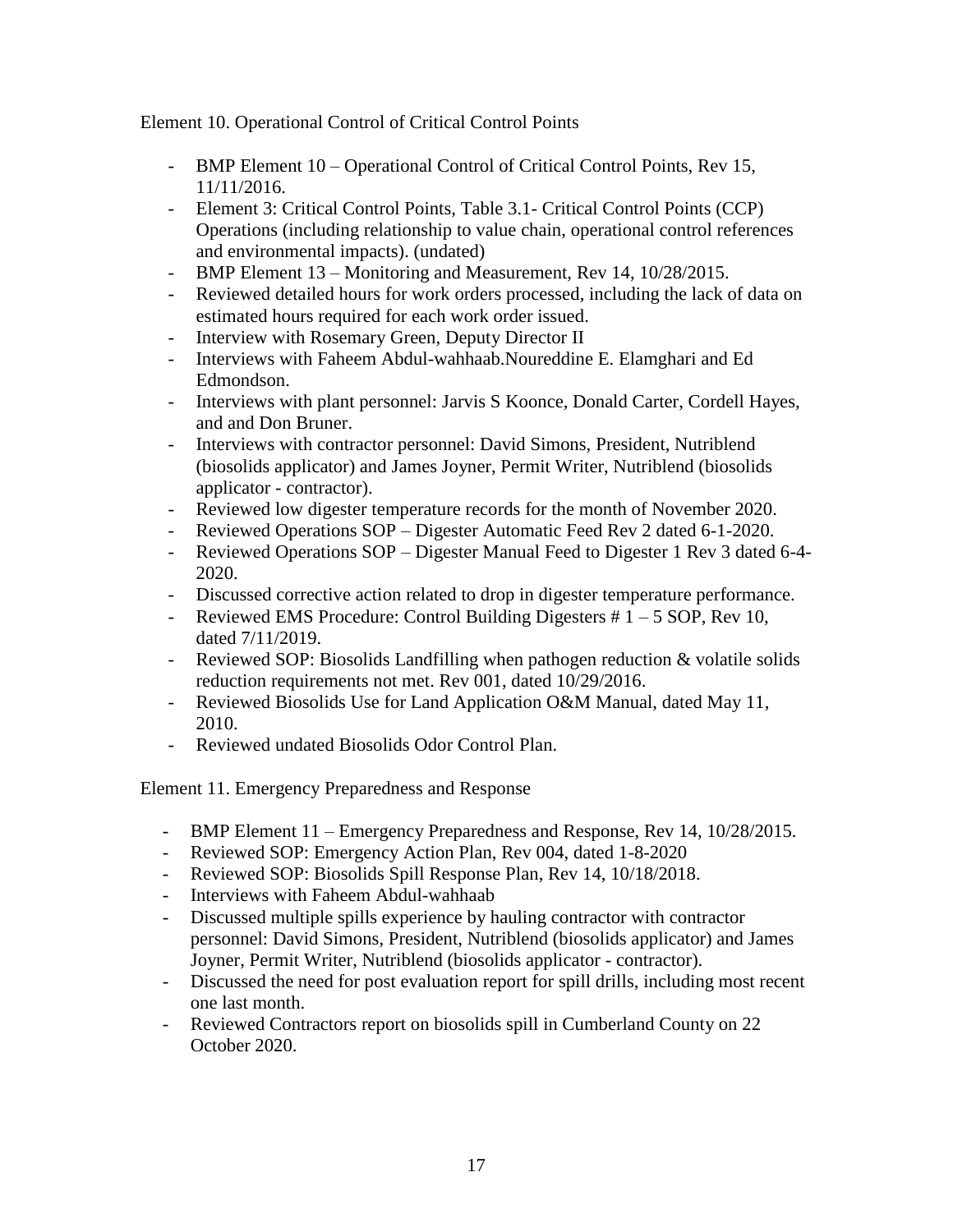Element 12. BMP Documentation and Document Control

- BMP Element 12 Documentation, Document Control, and Record Keeping, Rev 15, 11/01/2018.
- Reviewed Manual Element Change Log from 2014 to 2020.
- Interview with Faheem Abdul-wahhaab.
- Interviews with contractor personnel: David Simons, President, Nutriblend (biosolids applicator) and James Joyner, Permit Writer, Nutriblend (biosolids applicator - contractor).

Element 13. Monitoring and Measurement

- BMP Element 13 Monitoring and Measurement, Rev 14, 10/28/2015.
- Element 3: Critical Control Points, Table 3.1- Critical Control Points (CCP) Operations (including relationship to value chain, operational control references and environmental impacts). (undated)
- BMP Element 10 Operational Control of Critical Control Points, Rev 15, 11/11/2016.
- Reviewed EMS Procedure: Class B Biosolids sampling. Rev 001, dated 7/7/2020.
- Reviewed detailed hours for work orders processed, including the lack of data on estimated hours required for each work order issued.
- Reviewed progress in reducing the backlog of work orders and average days to close work orders.
- Discussed the need for KPIs related to individuals BMP measurable performances
- Discussed documenting acceptable temperature range for digesters.
- Interview with Rosemary Green, Deputy Director II
- Interviews with Faheem Abdul-wahhaab and Ed Edmondson.
- Interviews with plant personnel: Jarvis S Koonce, Donald Carter, and Cordell Hayes.
- Interviews with contractor personnel: David Simons, President, Nutriblend (biosolids applicator) and James Joyner, Permit Writer, Nutriblend (biosolids applicator - contractor).
- Reviewed detailed records of Biosolids Land Applied for all of 2020 to date.

Element 14. Nonconformances: Preventive and Corrective Action

- BMP Element 14 Nonconformance: Preventive and Corrective Action, Rev 14, 10/28/2015.
- Reviewed CARs prepared to address third party interim audit from 2019.
- Reviewed CARs prepared to address internal audit from 2020.
- Reviewed CAR for addressing low digester temperatures Nov 2 & 3, 2020.
- Reviewed Wastewater Plant Biosolids BMP Internal Audit Findings for audit conducted in 2020.
- Discussed use of CARs to implement improvements.
- Interview with Faheem Abdul-wahhaab,
- Interview with internal auditors Donald Carter and Barbara Jackson.